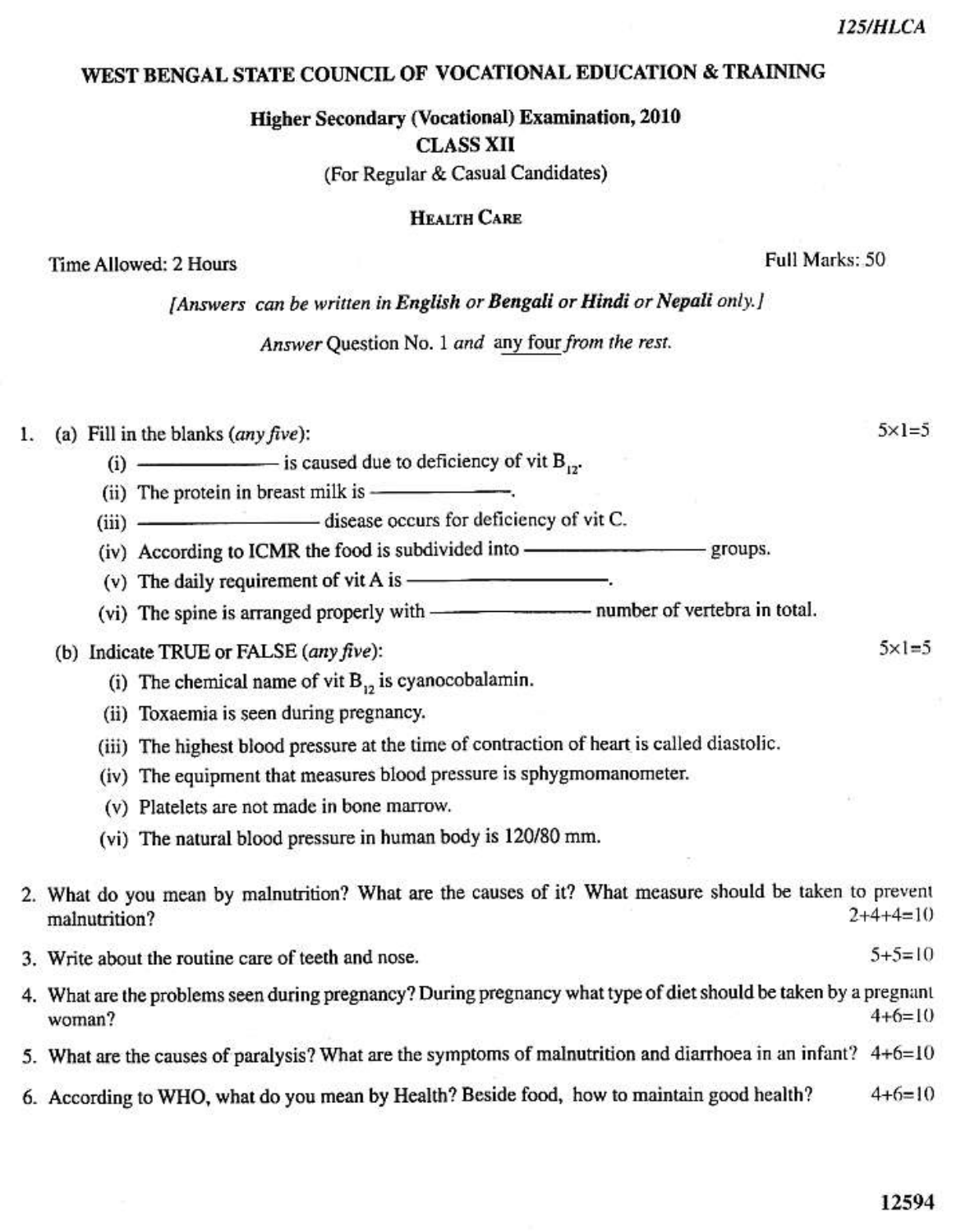$Q \times S = Q$ 

 $Q \times S = Q$ 

7. Write short notes (any four):

- (i) Gastrointestinal problem;
- (ii) Spinal Cord
- (iii) Kwashiorkor and Marusmus;
- (iv) Larynx;
- (v) Skeletal system.

#### [Bengali Version]

[বাংলা অথবা ইংরাজী অথবা হিন্দি অথবা নেপালীতে উত্তর লেখা যাবে।]

#### প্রথম প্রশ্নটির উত্তর দেওয়া আবশ্যিক।

## পরবর্তী প্রশ্নগুলোর মধ্যে থেকে যে কোন চারটি প্রশ্নের উত্তর দাও।

# ১। (ক) শূন্যস্থান পুরণ কর (যে কোন পাঁচটি) ঃ

- 
- $(ii)$  মাতৃ দুগ্ধের প্রোটিন হল –––––––––––।
- $(iii)$  Vit C-এর অভাবে  $\qquad$  (রাগ হয় ।
- 
- $(v)$  Vit A-এর দৈনন্দিন প্রয়োজনীয়তা হল – – –
- 

# (খ) *সত্য* বা *মিথা* নির্দেশ কর (যে কোন পাঁচটি) ঃ

- (i) Vit B এর রাসায়নিক নাম সায়ানোকোবালামিন।
- (ii) গৰ্ভাবস্থায় Toxaemia দেখা যায়।
- (iii) হৃদপিণ্ডের সংকোচনকালে সর্বাধিক রক্তচাপকে diastolic রক্তচাপ বলে।
- (iv) রক্তচাপ মাপার যন্ত্র হল sphygmomanometer ।
- (v) অনুচক্ৰিকা অস্থিমজ্জায় তৈরী হয় না।
- (vi) মানুষের শরীরের স্বাভাবিক রক্তচাপ হল 120/80 মিমি.।

# ২। অপুষ্টি কাকে বলে? এর কারণগুলি কী কী? এর পরিচর্যা তুমি কীভাবে করবে?

৩। দৈনন্দিন দাঁত ও কানের যত্ন কীভাবে নেওয়া উচিত?

- ৪। গর্ভবতী অবস্থায় কী কী সমস্যা দেখা যায়? গর্ভাবস্থায় গর্ভবতী নারীর খাদ্য তালিকা কীরূপ হওয়া উচিত?
- ৫। পক্ষাঘাতের কারণগুলি উল্লেখ কর। শিশুদের অপুষ্টি ও ডাইরিয়ার উপসর্গগুলি কী কী?

12594

 $2+8+8=50$ 

 $(4-0)=0$ 

 $0 \leq x + 8$ 

 $8 + 6 = 50$